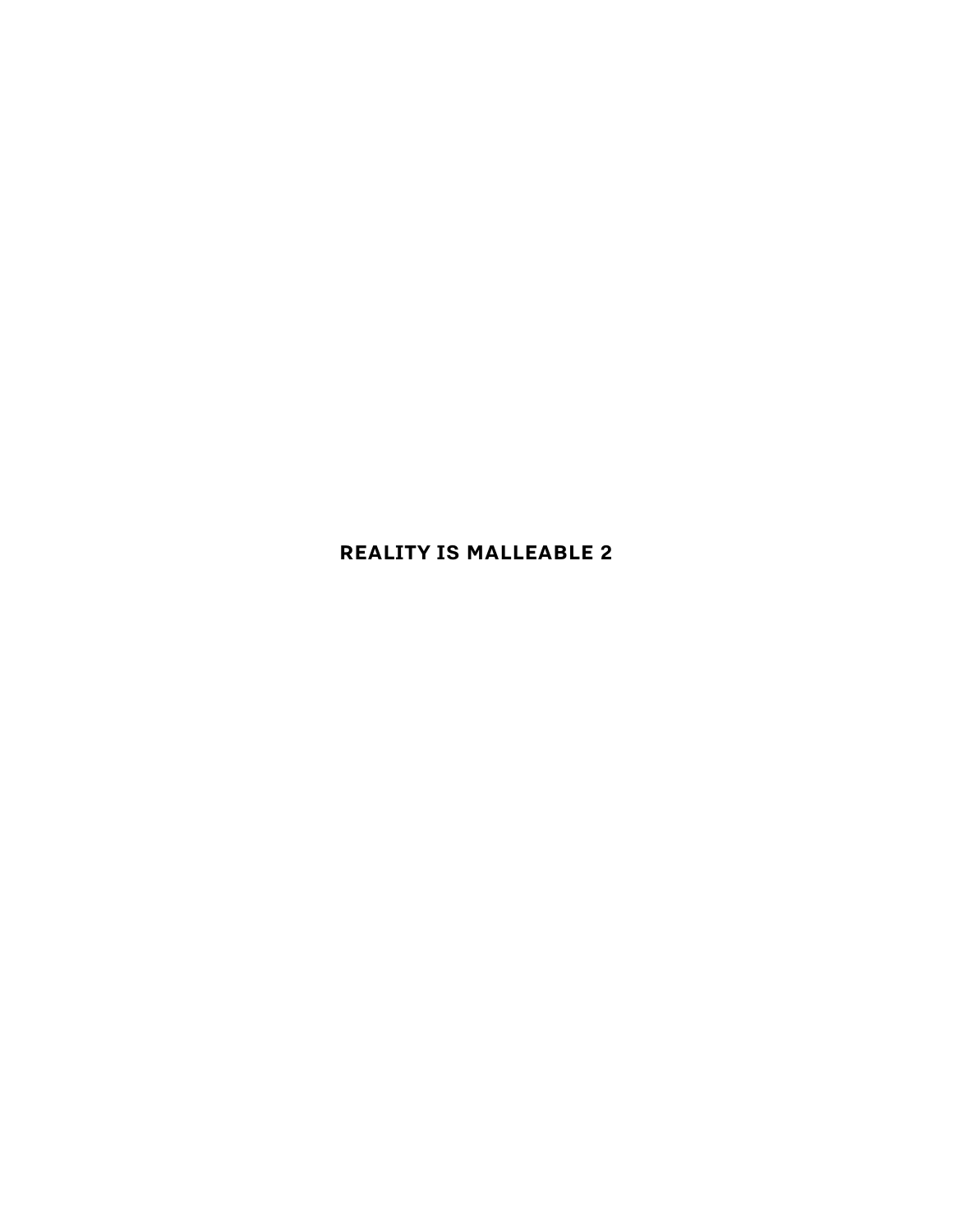## **REALITY IS MALLEABLE!**

Dear friend,

A word of encouragement and something I believe in: realize that reality is malleable!

### **You have the power!**

This is my thoughts:

In the modern world, many of us feel disempowered, because we don't think we have the power to change our external reality. We feel trapped; we feel like prisoners. We feel trapped in our 9-5 jobs, we feel trapped by outside social expectations, and we feel trapped by society.

However realize friend -- reality is malleable! You have the power to change your external reality (and internal reality).

Perhaps in the past if you were born as a slave, you literally wouldn't have any ability to change your external reality. But in today's free world-- you have infinite power to do anything you desire!

#### **Human needs**

For example, let us ask ourselves:

*What do we really need in order to not die?*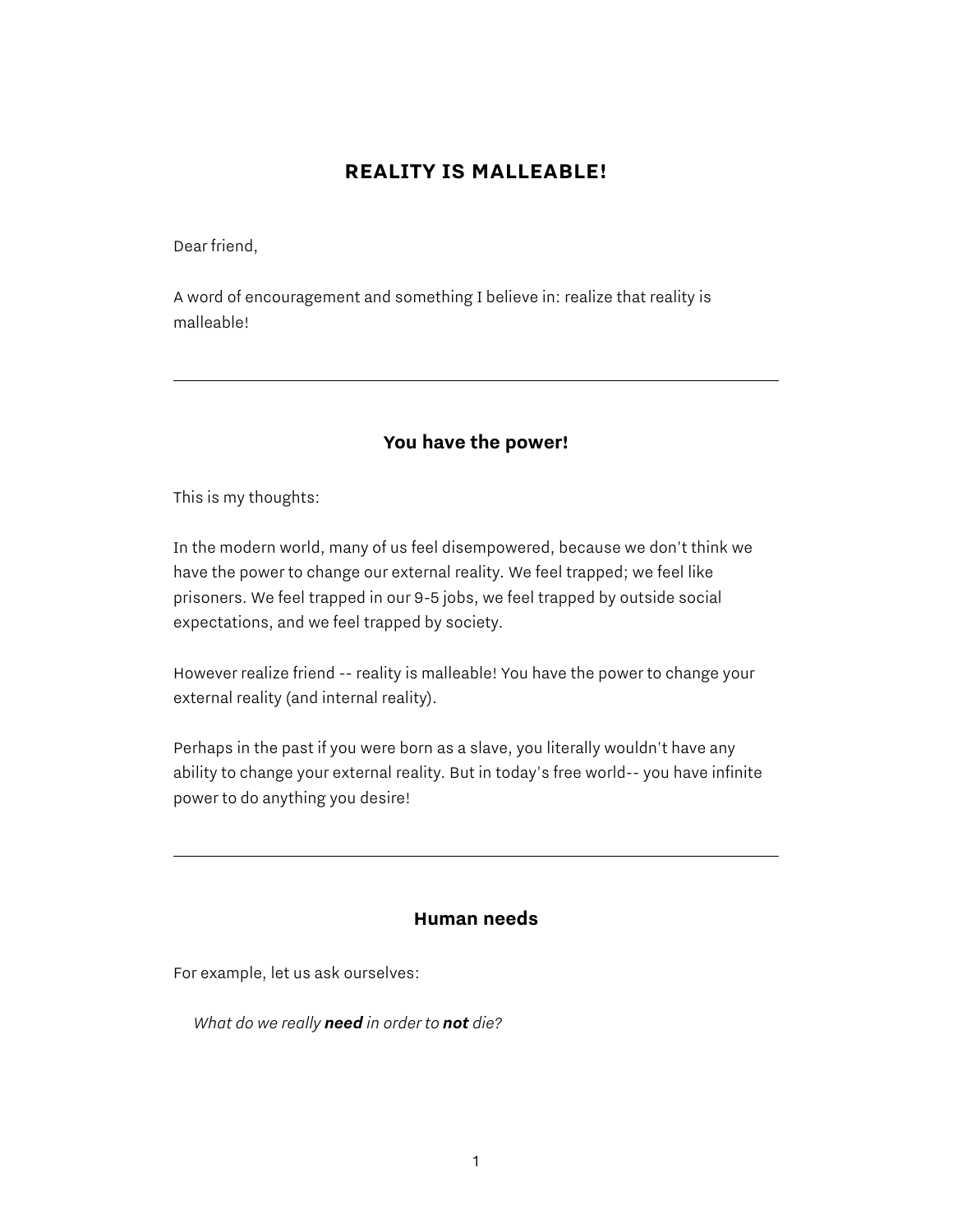Simply put, we must not starve to death, we must not freeze to death, and we must not die of thirst. Beyond that-- our needs are actually very meager.

In other words, what we NEED in order to survive:

- 1. Eat food
- 2. Stay warm
- 3. Drink water

Beyond that, everything else is "superfluous".

### **We are living in the best possible time, in human history.**

The phenomenal thing to consider is that in today's world, to survive (and not die) is essentially free. In today's prosperous modern world, you couldn't starve to death (even if you tried). You wouldn't freeze to death (clothes are essentially free). You wouldn't die of thirst (there are free water faucets/fountains everywhere in all public places).

Taking it a step forward-- a lot of us like having access to power outlets and wifi. And that is essentially free and open at community libraries, some public parks/places, and can also be accessed for very cheap (assuming you spend \$2 for a cup of coffee at a coffee shop).

Not only that-- but you can essentially buy a super-high end smartphone for almost nothing. You can get an uber-powerful smartphone for less than \$100 USD! This blows me away. With your smartphone you can access the internet, access infinite video content (YouTube), you can access infinite knowledge/books/information (Project Gutenberg at gutenberg.org / Internet archive at archive.org), you have access to free publishing platforms (Facebook, Instagram, Snapchat, Medium, Wordpress, YouTube), and at worst-- the only minor annoyance is online advertising. But beyond that-- the internet affords us infinite possibilities, is open, democratic, and to some extent-- a "level playing field".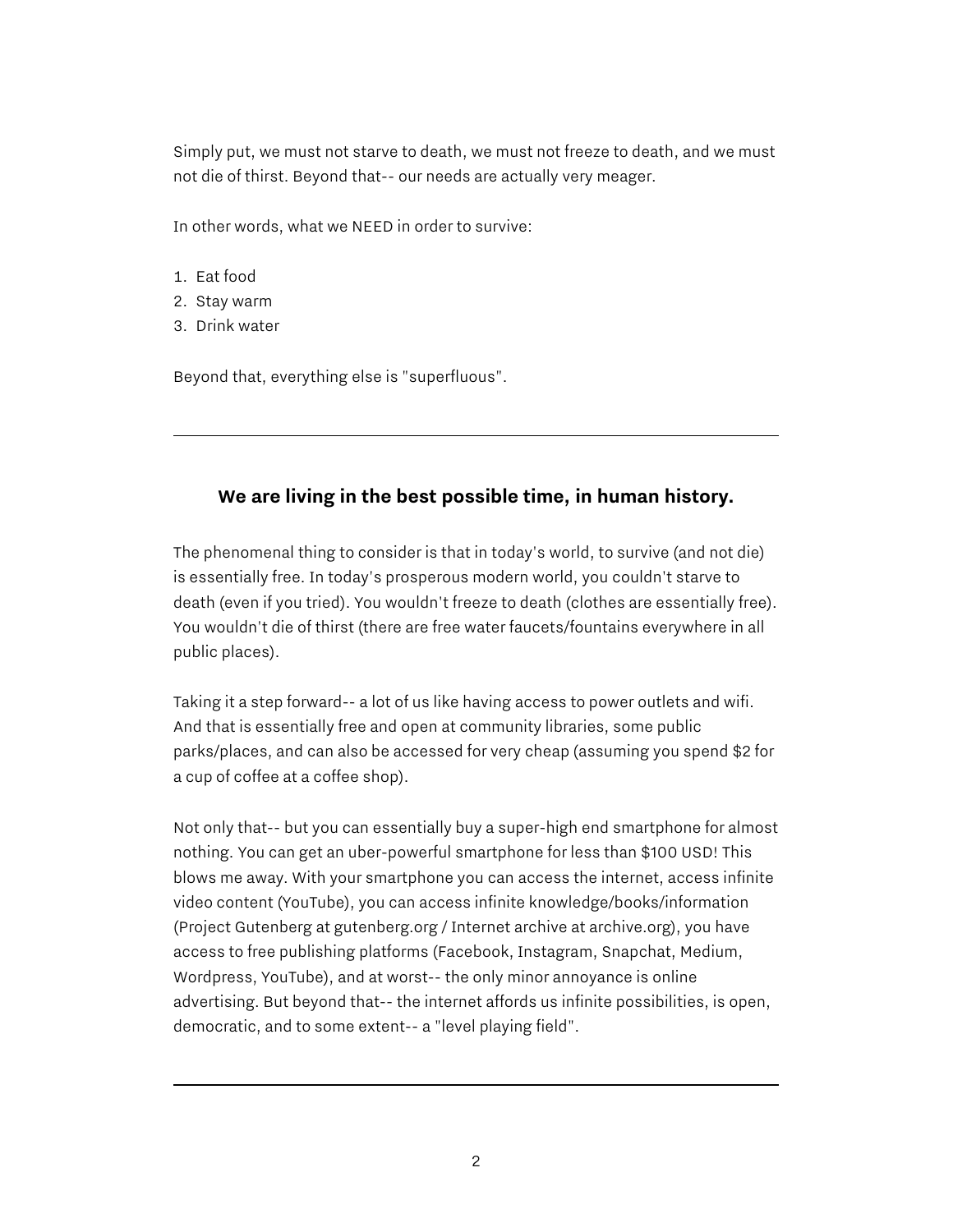## **What do you really want out of life?**

Sorry I'm getting a bit distracted with the internet-- realize that when I say that "reality is malleable" what I mean is this:

*You have the power to dictate how you live your life, with whom you associate yourself with, and you have control over your time/attention/energy/life.*

The only thing which restricts our freedom is when we desire the superfluous. If you desire to live a life where you are making a bunch of money, that you drive a BMW, that you own a Rolex, all the newest Apple gadgets, live in a big house, etc - then of course, you're going to have to compromise your time/freedom/attention/life. If you desire to have all of these superfluous stuff- you will probably have to trade your life-energy for this stuff.

But, if your #1 priority in life is to have control over your time, energy, attention, focus, and life force-- then I encourage you to create a lifestyle which allows you to have maximum personal freedom, with the minimum amount of compromising.

### **There are infinite options on how to make a living**

For example, do you know that you can live in Vietnam (Hanoi or Saigon) for quite well-- for less than \$20 a day? (~\$600 USD a month). If you speak English, do you realize how easy it is to get a job teaching English in Vietnam, Korea, or many other Asian countries?

Do you realize that you don't have to live the rest of your life with a "traditional" 9-5 job, working 5 days a week? You have so many options to "make a living"!

For example, some ideas:

1. You can work like crazy for a year and make a bunch of money at your traditional job, and save a bunch of that money, and then after the year-- live as cheaply as possible in Saigon or Bangkok until your money runs out, and then you can start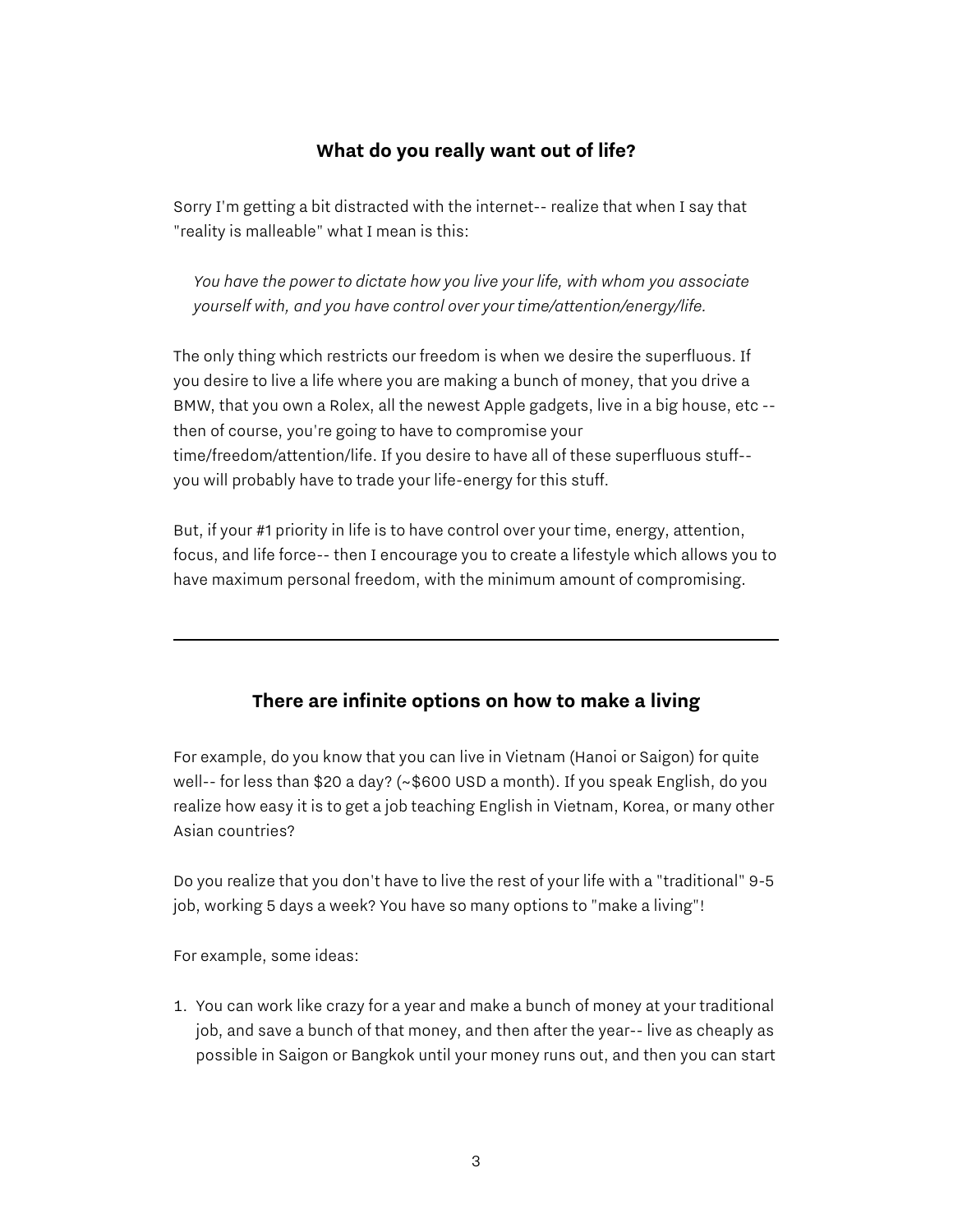the cycle again.

- 2. You can figure out ways to monetize your passion: For example if your passion is photography, you can end up teaching workshops, you can shoot commercial work, you can sell products, you can sell education/courses/information, and you don't need to make a million dollars. You can earn a "basic" income for yourself through your passion, and then **focus on living a place with a lowcost of living**. For example even living in the states, DON'T live in San Francisco/Bay Area, New York -- opt for Detroit, or any cheaper city/neighborhood.
- 3. To make a "living" as an entrepreneur -- the easiest strategy is to LOWER your costs of living (instead of trying to increase your income). Earning more money/increasing your income depends on convincing others to give you money -- whereas you have 100% control to *REDUCE* your daily living expenses/lifestyle. Ideas for reducing your lifestyle expenses: don't eat at expensive/fancy restaurants, don't pay a lease/monthly payments for an expensive car (you can just buy a cheap used car), you can end up sharing a room (or move in back with your parents), and get rid of your smartphone data plan (you can just use Wifi when you need it).

### **You have more control than you think you have**

Essentially what I want to share with you is this:

*You have more options in life than you think you have.*

The hard thing about life is that most of us live by analogy. We look at the lifestyles of others, and it is really hard for us to reason from "first principles" in terms of how to live our lives.

Which means-- **you can create your own unique lifestyle for yourself (as long as you don't starve, freeze, or die of thirst).**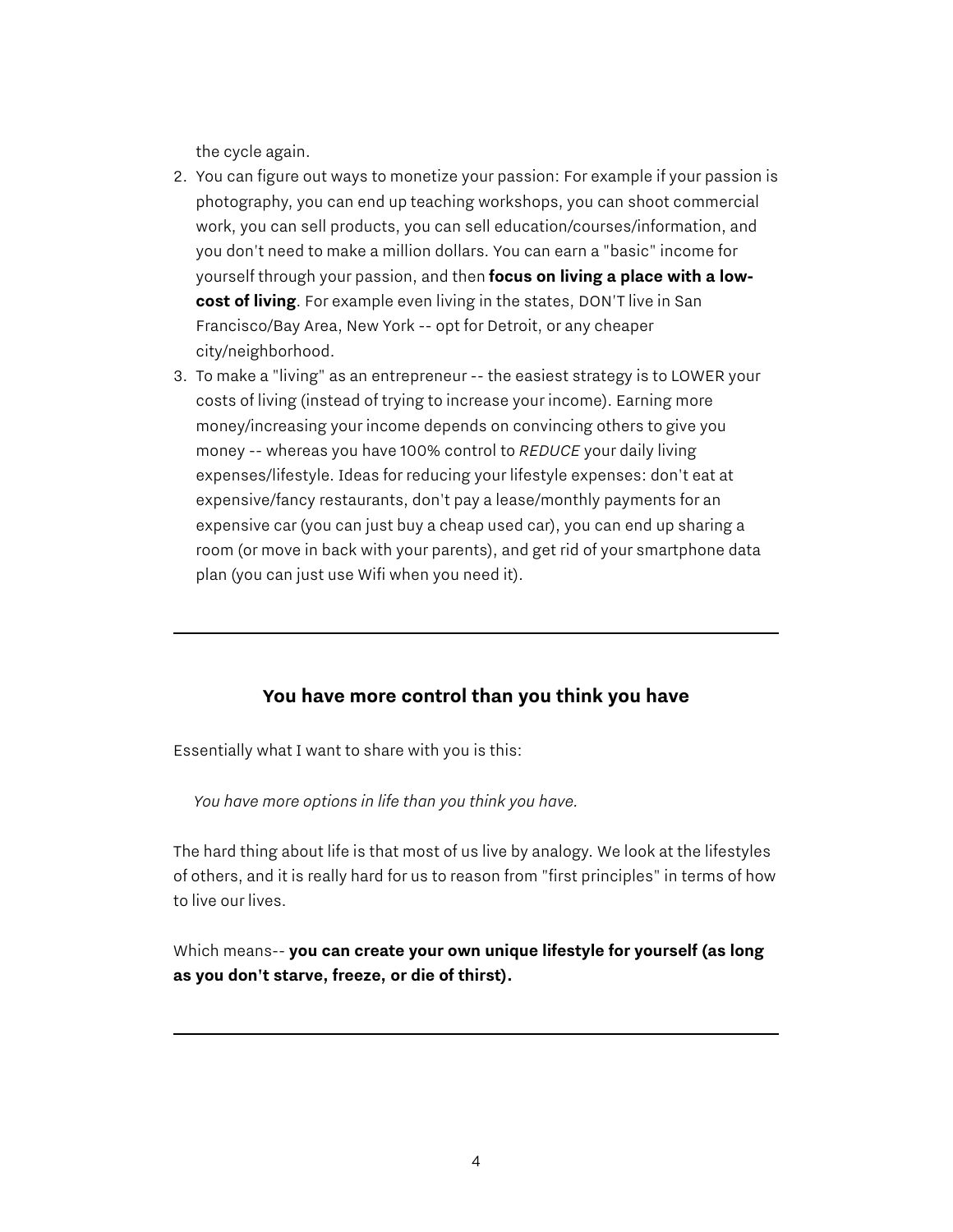#### **Dictate your own ideal lifestyle for yourself.**

I'm currently living a "digital nomadic" life -- and I like this lifestyle. However this isn't for everyone. I prefer it, but others might not.

And that is cool -- you don't need to justify your personal lifestyle preferences. There is no "right" or "wrong" way to live. This is what makes being alive/reality fun -- it is the ultimate "MMORPG" with infinite possibilities!

Real life is the best video game. We have the maximum frame-rate, no lag, endless worlds to explore, every human being is a "playable character" (NPC is a character in a video game you cannot interact with -- a 'non playable character'), and as long as the laws of physics allow for a certain movement/behavior -- you can do it!

This is why video games/Grand Theft Auto/world of warcraft/RPG games are so hilarious to me-- real life is the ultimate video game! In Grand Theft Auto, it is amazing they've created a replica of Los Angeles that can be explored so much. However in video games you always have restrictions -- in real life you don't have any! For myself, I've realized some fun "life hacks" -- like you can hang out in expensive hotel lobbies without spending a dime, you go to an expensive restaurant and only order 1 entree (and still get served), and the whole of planet Earth is so infinitely big-- even if you wanted to see all of it in your lifetime you couldn't (and planet Earth is constantly in a state of flux/change).

#### **Photography = the ultimate video game**

This is why photography is so fun to me-- photography is like the ultimate video game. Do you remember the game, "Pokemon snap?" Or even nowadays "Pokemon Go" -- you explore the real world (Augmented Reality) with your phone-- and you gotta "catch em all!" In photography, you gotta capture all of reality-- capture photos of people, capture "decisive moments", capture nature, capture urban landscapes, etc.